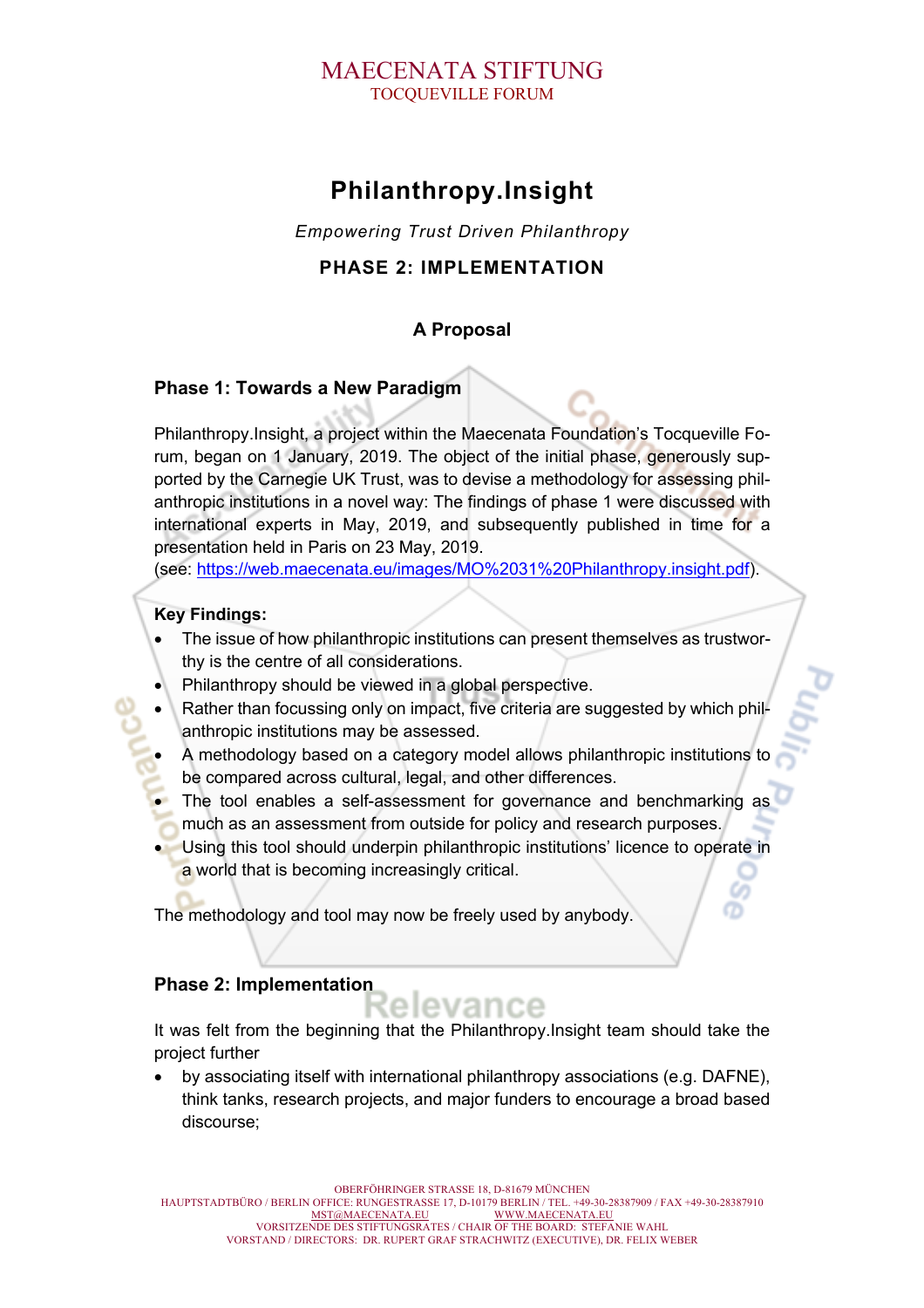• by putting the tool to test with a select number of approx. 30 internationally active foundations (phase 2), and if possible, establish an ongoing monitoring process (phase 3);

me<sub>n)</sub>

by involving foundations across the globe on a partnership basis.

#### **Objectives**

As a result of numerous multilateral and bilateral conversations held during phase 1, with experts from academia and think tanks and aficionados of philanthropy as well as high-ranking philanthropy executives, it has emerged that building trust with society needs to be seen as a major policy priority. Indeed, a societal 'licence to operate' depends upon foundations being trusted as sustainable, committed, purpose-driven, relevant, and accountable civil society players. Strengthening trust in philanthropic actors and institutions has become the top priority goal of the project.

Also, it remains to be seen whether the methodology and tool as developed in theory will prove to be workable, innovative, and sustainable when using it in practice.

In addition, the many contacts established before and during phase 1 have led to a number of ideas aimed at combining this methodology with other exciting research on foundations and policy developments. Phase 2 will therefore try to establish a network of projects, exchange ideas and results with other institutions and thus enable the project to contribute to a larger international community of researchers and think tanks.

Importantly, the project will continue to work with foundations in order to achieve comprehensive results. elevance

#### **Approach**

#### *Moving the Issue*

#### (1) Philanthropic Institutions and Leaders

The project wishes to attract philanthropic leaders – donors and philanthropy executives. Leadership needs to be exercised and demonstrated by individuals and institutions in the philanthropic field who are eager and willing to take a trust-driven philanthropy to new frontiers. Hence, Philanthropy.Insight calls on ten (or more) landmark philanthropic players who through their influence, reach and credibility may serve as drivers of change for this new paradigm in the philanthropic field. The institutions leading the change for a trust-driven philanthropy may, if they so wish, display their commitment by publicly communicating the application of the criteria and incorporating them into their existing governance structure.

As Philanthropy.Insight seeks to highlight the value of self-evaluation, committed institutions may start to process the Philanthropy.Insight roadmap while also being tested from outside. It will be interesting to see to what extent internal and external

2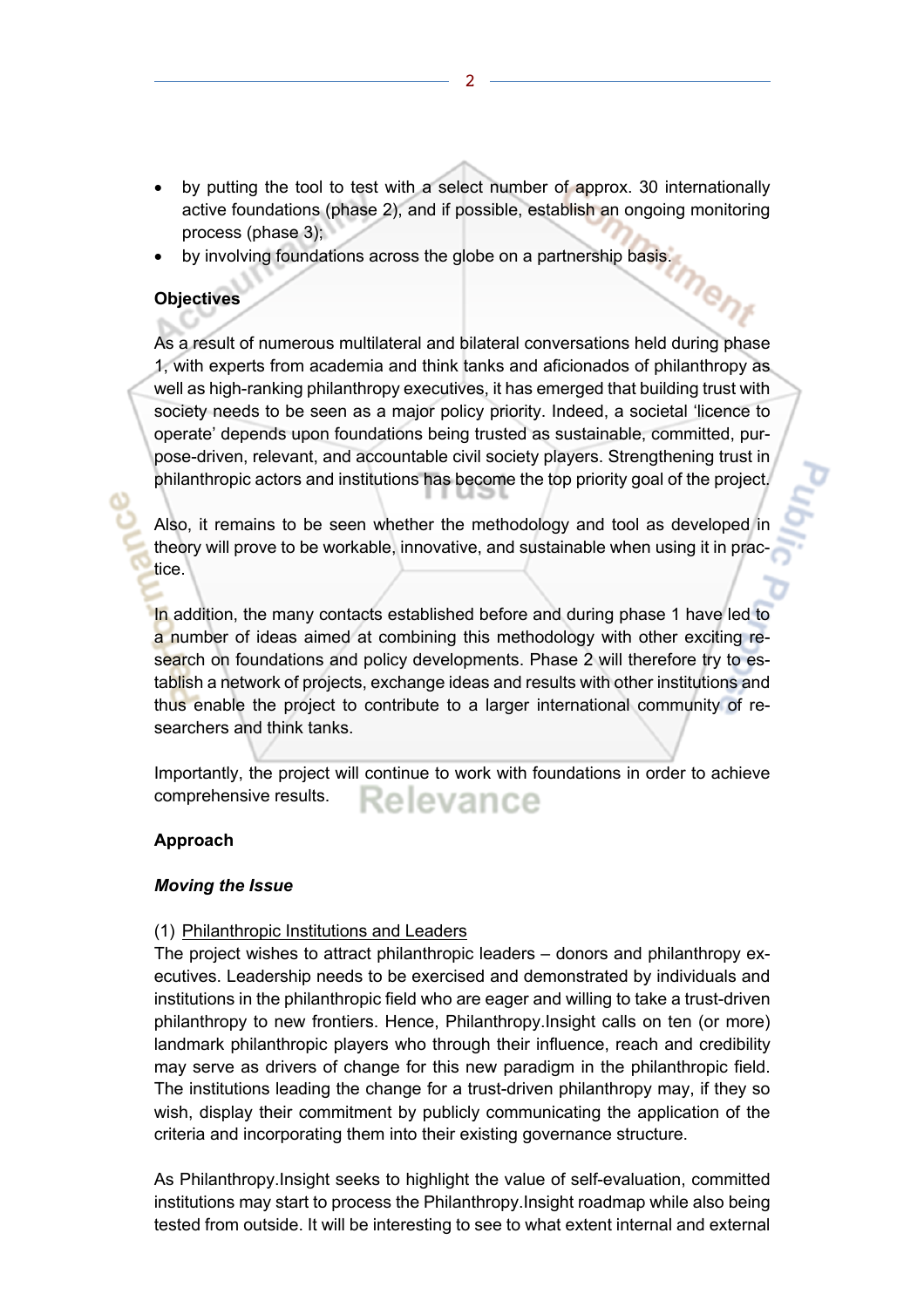judging will differ. Individual philanthropic institutions may, of course, choose to have all information treated confidentially or anonymously.

#### (2) Advisory Council

The team will welcome volunteers as experts to the Philanthropy.Insight Advisory Council. The main function of this body will be to advise, inspire, and support both the foundations involved and the Philanthropy.Insight team.

#### *Organizing the Project*

Phase 2 will follow the same organizational model as phase 1. The project will be hosted by the Maecenata Foundation and directed by Rolf Alter. Rupert Strachwitz, CEO of the foundation, who has been involved with philanthropy as a practitioner, consultant, and academic for more than 30 years, will also devote time to this project. Additional staff will need to be hired. The establishment of a long-term Philanthropy.Insight Centre at the Maecenata Foundation or as an independent body might be an option to be discussed as the project moves into phase 3. It is hoped that Philanthropy.Insight will be able to champion for the paradigm change towards a trust-driven philanthropy and ensure its appropriate maintenance.

## *Partnering the Project*

Philanthropy.Insight is conceived as a partnership project. For phase 2, the Philanthropy.Insight team is keen to attract 3 types of partners, who are ready to dedicate their commitment and durability to join the mission. Partners may join in one or more than one capacity.

#### (1) Research Partners

As a Research Partner, an individual or organization from the academic or practical field of philanthropy becomes a major driver of the development of the Philanthropy.Insight criteria and their application. Ideally, integrating the vision of Philanthropy.Insight into broader academic programmes, i.e. using the material, collaborating with Philanthropy.Insight and spreading the word in a wider sense, will foster the reflection of trust in philanthropy.

evano

#### (2) Case-Study Partners

Case-Study Partners, i.e. philanthropic institutions will apply the methodology and tool to their own institution and permit the team to do so in a parallel experimental exercise. This implies putting the institutional reach, impact and size to test in order to gain confidence that it serves to promote trust-driven philanthropy. Case-study partners may, for example, select a team of institutional representatives for a taskforce in charge of conducting the auto-evaluation along the proposed Philanthropy.Insight criteria. From the studies conducted, data will be aggregated, presenting results in the Philanthropy.Insight Report which will be published at the end of the second year.

3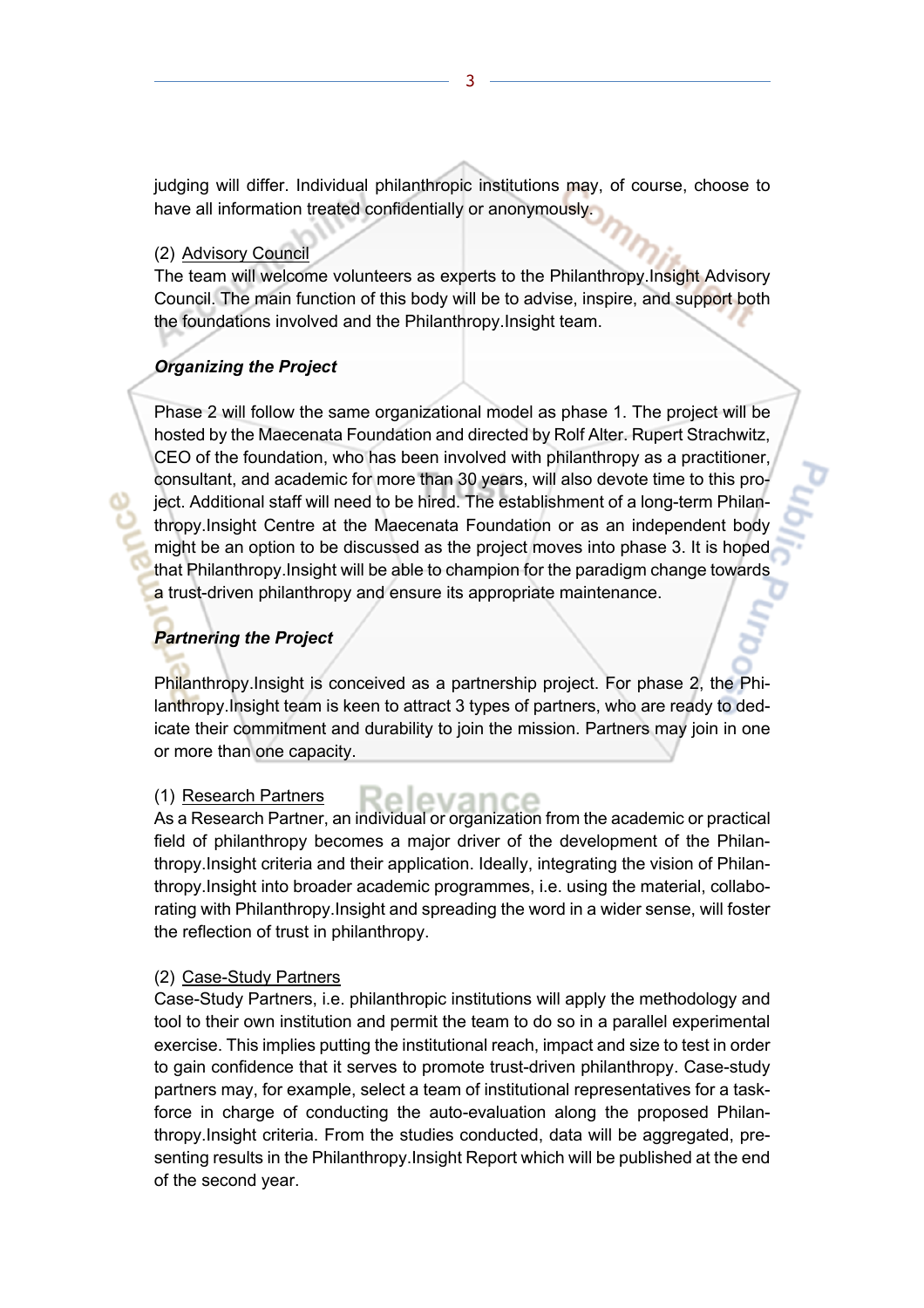#### (3) Funding Partners

Becoming a Funding Partner highlights the need for financial support for the project. Over the next three-year period funding partners will, of course, be invited to regular meetings and to contribute to, inspire and comment on the strategic devel-<br>opment of the project. opment of the project.

## **Who is Who**

The **Maecenata Foundation** (Maecenata Stiftung) is an independent think tank in the legal form of a private charitable foundation. Its legal seat is Munich, Germany. Operations are concentrated in Berlin. The focus is on international civil society and philanthropy. The foundation operates in 5 programmes:

- The Maecenata Institute for Philanthropy and Civil Society (since 1997), an independent research and policy institution,
- The Transnational Giving programme (since 2001), acting as the German partner in the Transnational Giving Europe network,
- The Europe Bottom Up programme (since 2012), an action programme to promote the European idea,
- The Tocqueville Forum (since 2016), a networking, policy, and support programme, including a public library,
- The Centre for Humanitarian Action (since 2018), a think tank on issues of humanitarian aid.

Besides, the foundation hosts a MENA Study Centre and runs several series of publications on civil society and philanthropy issues.

**Dr. Rolf Alter**, an experienced economist, is a Senior Fellow of the HERTIE School of Governance in Berlin since 2017. This follows over 25 years at the OECD in Paris. In 2006, he was appointed Chief of Staff to the current OECD Secretary-General and became Director of Public Governance in 2009. Rolf built a team of 200+ staff to support governments in improving their public sector performance for inclusive growth and the competitiveness of their economies. He has been engaged with governments well beyond the OECD, especially in the Middle-East, South America and Central Asia. Rolf has also worked for the IMF in Washington, and for the German Ministry of Economy in Bonn. For several years he is a member of the Advisory Board of the Global Risk Report of the WEF. Rolf holds a doctorate degree from the University of Goettingen, Germany. In 2013, he received a doctorate h.c. from the National University of Hungary. In 2016, he was awarded the O.P. Dwivedi prize by the IASIA for outstanding contribution to public administration and policy in the world. (Contact:  $ra@maecenata.eu$ )